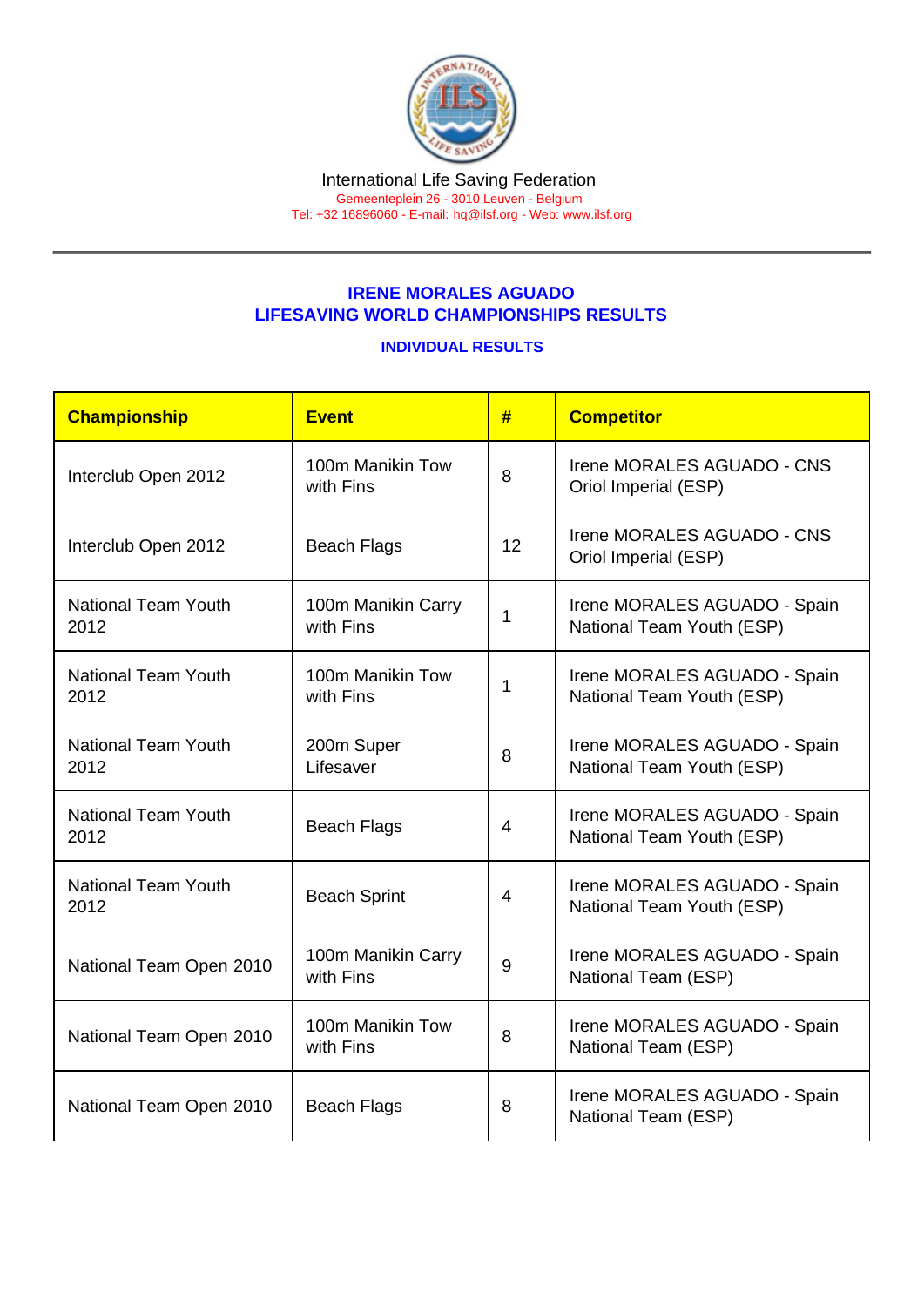| <b>Championship</b> | <b>Event</b>                    | #  | <b>Competitor</b>                                  |
|---------------------|---------------------------------|----|----------------------------------------------------|
| Interclub Open 2010 | 100m Manikin Carry<br>with Fins | 9  | Irene MORALES AGUADO - CNS<br>Oriol Imperial (ESP) |
| Interclub Open 2010 | 200m Super<br>Lifesaver         | 10 | Irene MORALES AGUADO - CNS<br>Oriol Imperial (ESP) |
| Interclub Open 2010 | 100m Manikin Tow<br>with Fins   | 2  | Irene MORALES AGUADO - CNS<br>Oriol Imperial (ESP) |
| Interclub Open 2010 | Beach Flags                     | 9  | Irene MORALES AGUADO - CNS<br>Oriol Imperial (ESP) |

DISCLAIMER: These are sports results as retrieved on 25 Jun 2022 and are subject to change due to corrections.

If you think the displayed result is incorrectly presented, please raise a flag at [The ILS Lifesaving Sport Website.](https://sport.ilsf.org)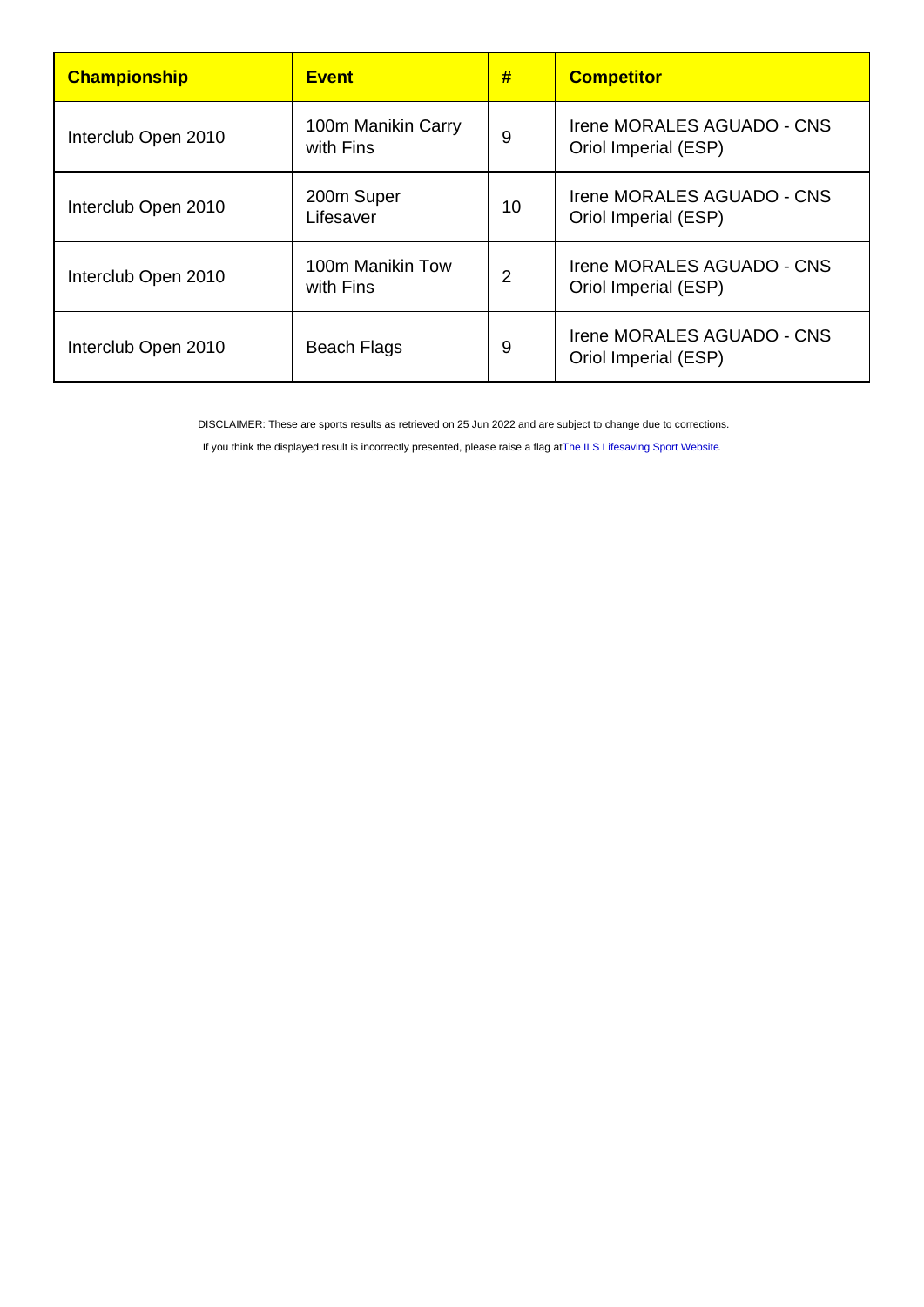## IRENE MORALES AGUADO LIFESAVING WORLD CHAMPIONSHIPS RESULTS

## TEAM RESULTS

| Championship                              | <b>Event</b>              | #            | <b>Competitors</b>                                                                                                                          |
|-------------------------------------------|---------------------------|--------------|---------------------------------------------------------------------------------------------------------------------------------------------|
| <b>National Team</b><br><b>Youth 2012</b> | 4x50m Medley Relay        | $\mathbf{1}$ | Spain National Team Youth (ESP)<br>Irene MORALES AGUADO, Isabel<br>COSTA PORTILLA, Samantha<br>REDONDO MARTÍN, Judit<br><b>VERGÉS XIFRÁ</b> |
| <b>National Team</b><br><b>Youth 2012</b> | 4x25m Manikin Relay       | 2            | Spain National Team Youth (ESP)<br>Irene MORALES AGUADO, Isabel<br>COSTA PORTILLA, Samantha<br>REDONDO MARTÍN, Judit<br><b>VERGÉS XIFRÁ</b> |
| <b>National Team</b><br><b>Youth 2012</b> | 4x50m Obstacle Relay      | 3            | Spain National Team Youth (ESP)<br>Irene MORALES AGUADO, Isabel<br>COSTA PORTILLA, Samantha<br>REDONDO MARTÍN, Judit<br><b>VERGÉS XIFRÁ</b> |
| <b>National Team</b><br><b>Youth 2012</b> | <b>Beach Relay</b>        | 3            | Spain National Team Youth (ESP)<br>Irene MORALES AGUADO, Isabel<br>COSTA PORTILLA, Andrea<br>TERAN, Judit VERGÉS XIFRÁ                      |
| <b>National Team</b><br><b>Youth 2012</b> | <b>Line Throw</b>         | 3            | Spain National Team Youth (ESP)<br>Irene MORALES AGUADO, Judit<br><b>VERGÉS XIFRÁ</b>                                                       |
| <b>National Team</b><br><b>Youth 2012</b> | <b>Rescue Tube Rescue</b> | 3            | Spain National Team Youth (ESP)<br>Irene MORALES AGUADO, Isabel<br>COSTA PORTILLA, Samantha<br>REDONDO MARTÍN, Judit<br><b>VERGÉS XIFRÁ</b> |